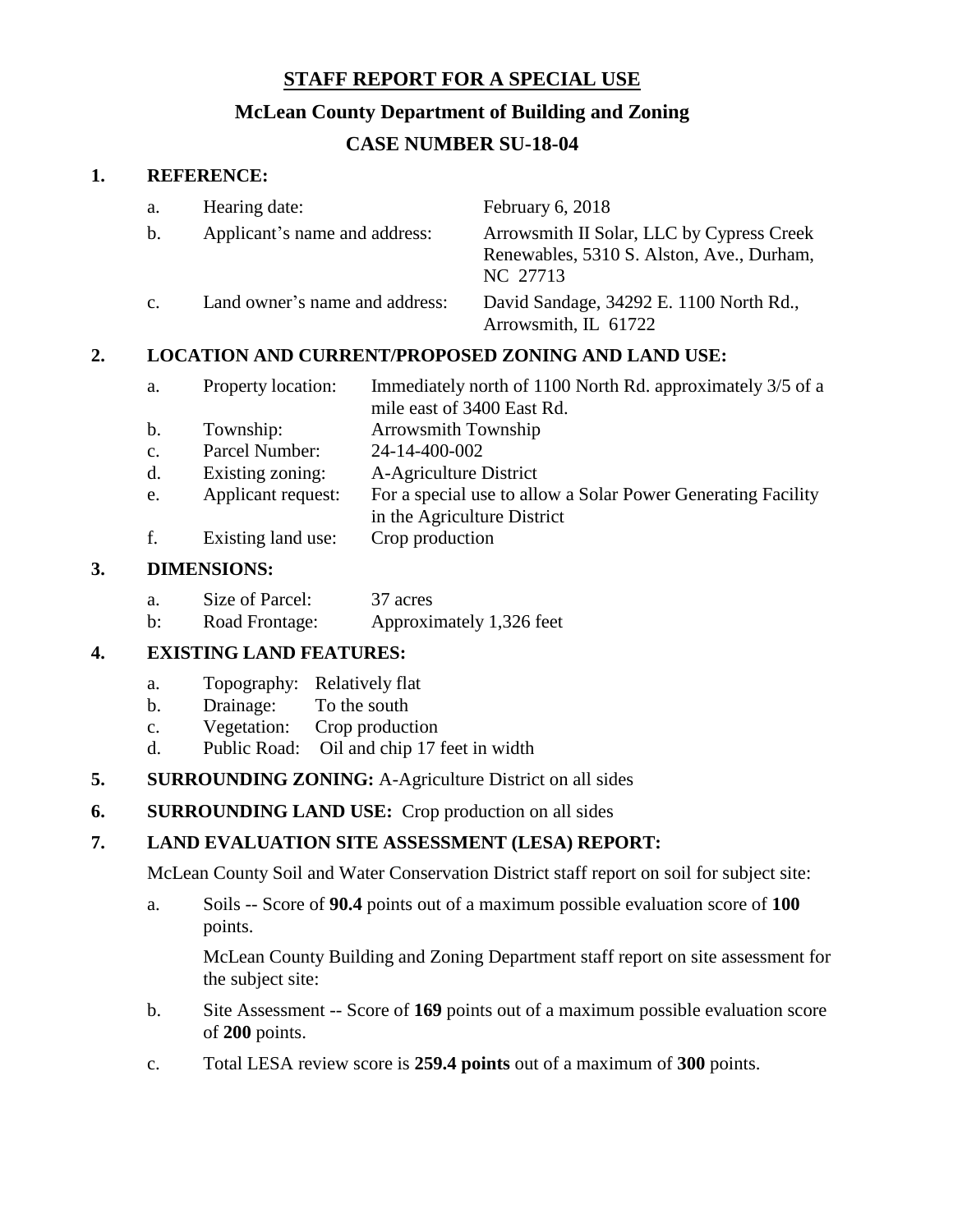#### **EVALUATION RESULT:**

The LESA Report indicates that a total score of **230 points and above** means that the property is of **high** value for agricultural land protection.

- **8. STAFF ANALYSIS:** The analysis of the seven standards listed in Article VIII Section 350-56 of the McLean County Code (Standards for Special Use Permits) as they apply to this zoning request is as follows:
	- a. **The proposed special use will not be detrimental to or endanger the health, safety, morals, comfort, or welfare of the public**. This standard is met. The applicant proposes to establish a 2-megawatt solar power generating facility on this property, which will meet all of the County setback requirements and use standards for a solar power generating facility.

The application indicates that this facility will contain rows of Photovoltaic (PV) cell panels mounted on posts set in the ground. These rows of panels are referred to as "solar arrays". Cypress Creek Renewables will mount the solar arrays in one of two ways: on a fixed tilt or on a tracking system, which allows them to follow the sun throughout the day. After site specifics and design components are more fully developed for this solar farm, Cypress Creek will determine which system is more appropriate for this site. The solar arrays will be designed with an anti-reflective coating.

The basic components of a solar energy facility include: PV panels, inverters, combiner boxes, transformers, wires and conductor cables, structural racking system for PV modules, and perimeter fencing. Solar electricity production includes the following five components:

- 1) *Electrical Power Generation*. Sunlight strikes the PV panel cells, which convert photons of light into electrons, producing low-voltage, Direct Current (DC) electricity.
- 2) *Combination Box*. The low-voltage, DC electricity is fed through cables from each PV panel to a combiner box.
- 3) *Inverter*. The low-voltage, DC electricity is fed through cables from the combiner box to an inverter, where it is converted to low-voltage, Alternating Current (AC) electricity.
- 4) *Transformer*. The transformer steps up the low-voltage, AC electricity to the appropriate voltage so that it can be fed into the electrical transmission system.
- 5) *Utility Transmission*. Electricity is sent through the electrical transmission lines to utility distribution systems for delivery to ratepayers.

The applicant indicates that the solar arrays will be a maximum 12 feet in height but on average will be  $8 - 9$  feet in height.

The applicant submitted a communication from the Illinois Department of Natural Resources indicating EcoCAT identified protected resources that may be in the vicinity of the proposed action; they have evaluated the information provided and concluded that adverse effects are unlikely.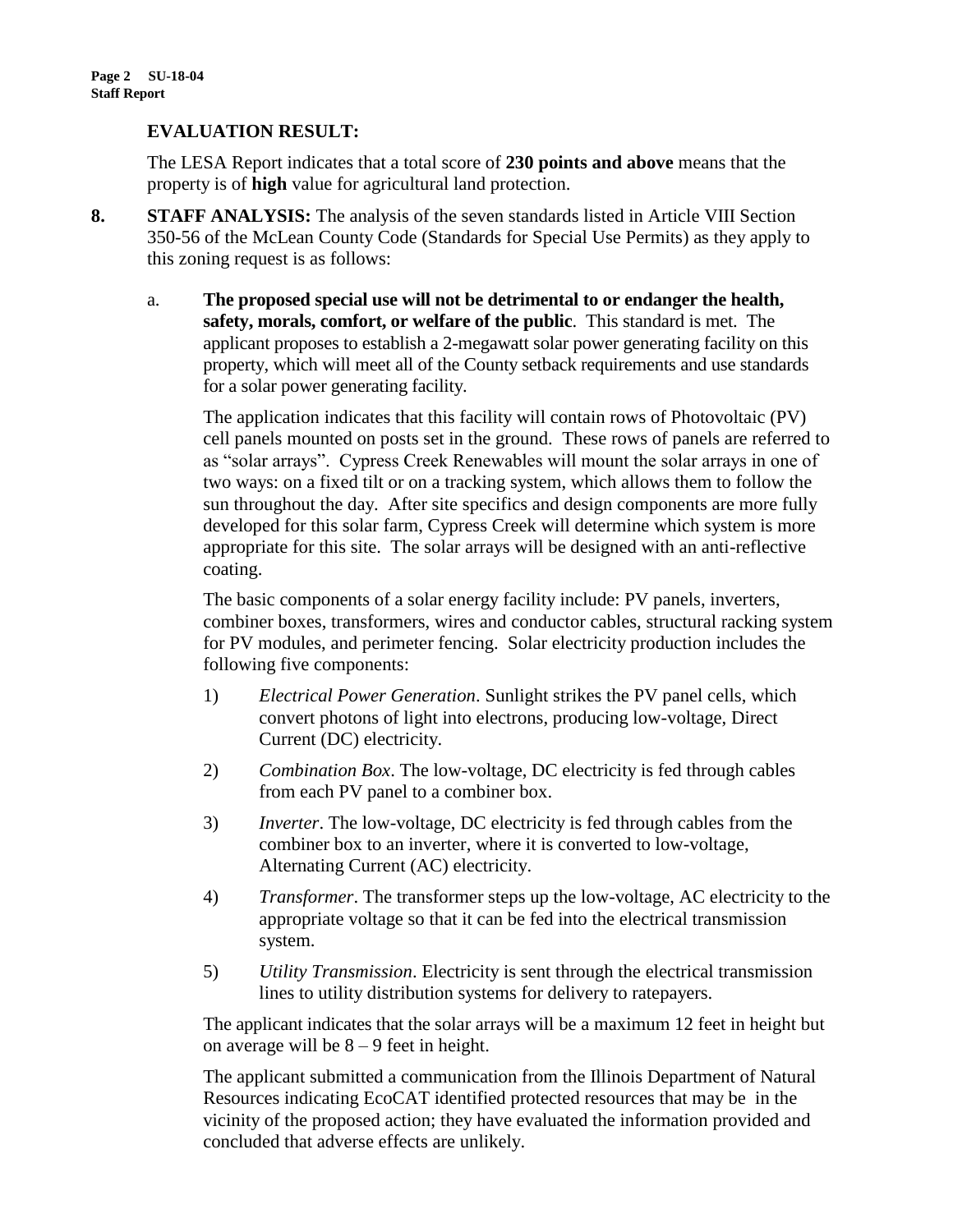There has been no communication submitted from the Illinois Historical Preservation Agency (IHPA).

- b. **The proposed special use will not be injurious to the use and enjoyment of other property in the immediate vicinity for purposes already permitted or substantially diminish property values in the immediate area.** This standard is met. Nearby property that is currently in crop production will continue to be desirable for such use.
- c. **The proposed special use will not impede the orderly development of the surrounding property for uses permitted in the district.** This standard is met. Nearby property that is currently in crop production will continue to be desirable for such use.
- d. **Adequate utilities, access roads, drainage and/or other necessary facilities have been or will be provided.** This standard is met. The property has approximately 1,326 feet of frontage on the north side of 1100 North Road. The Saybrook-Arrowsmith Fire District will provide fire protection for the subject property. Predevelopment drainage patterns will be retained as much as possible. The applicant will provide certified plans for storm water detention/retention before a permit is issued for the proposed solar power generating facility. The applicant will need to have all field tile damaged in the construction process repaired by a competent contractor, with experience in such repair, during the life of the solar farm.
- e. **Adequate measures have been or will be taken to provide ingress and egress so designed as to minimize traffic congestion in the public streets.** This standard is met. It appears that safe site distance can be provided at the proposed entrance. The applicant will need to obtain an entrance permit from the Arrowsmith Township Road Commissioner.
- f. **The establishment, maintenance and operation of the special use will be in conformance with the intent of the district in which the special use is proposed to be located.** This standard is met. The preamble states "Provide for the location and govern the establishment and operation of land uses which are compatible with agriculture and are such a nature that their location away from residential, commercial and industrial areas is most desirable".
- g. **The proposed special use, in all other respects, conforms to the applicable regulations of the district in which it is located.** This standard is met. According to the Zoning Ordinance, "The Land Evaluation and Site Assessment (LESA) System has been designed to provide a rational process for assisting local officials in making farmland conversion decisions through the local zoning process." Although this property has a high LESA score, the applicant indicates that native grasses will be grown and maintained on the site; and the prime soils will be preserved as long as the Solar Power Generating Facility is operational. After the subject property is returned to its original condition, as required by the Zoning Ordinance, the land can be returned to crop production. It was reported that up to 35% of corn grown in McLean County was used to make ethanol. Harvesting the wind and the sun to produce electricity in the Agriculture District with wind turbines and solar farms is